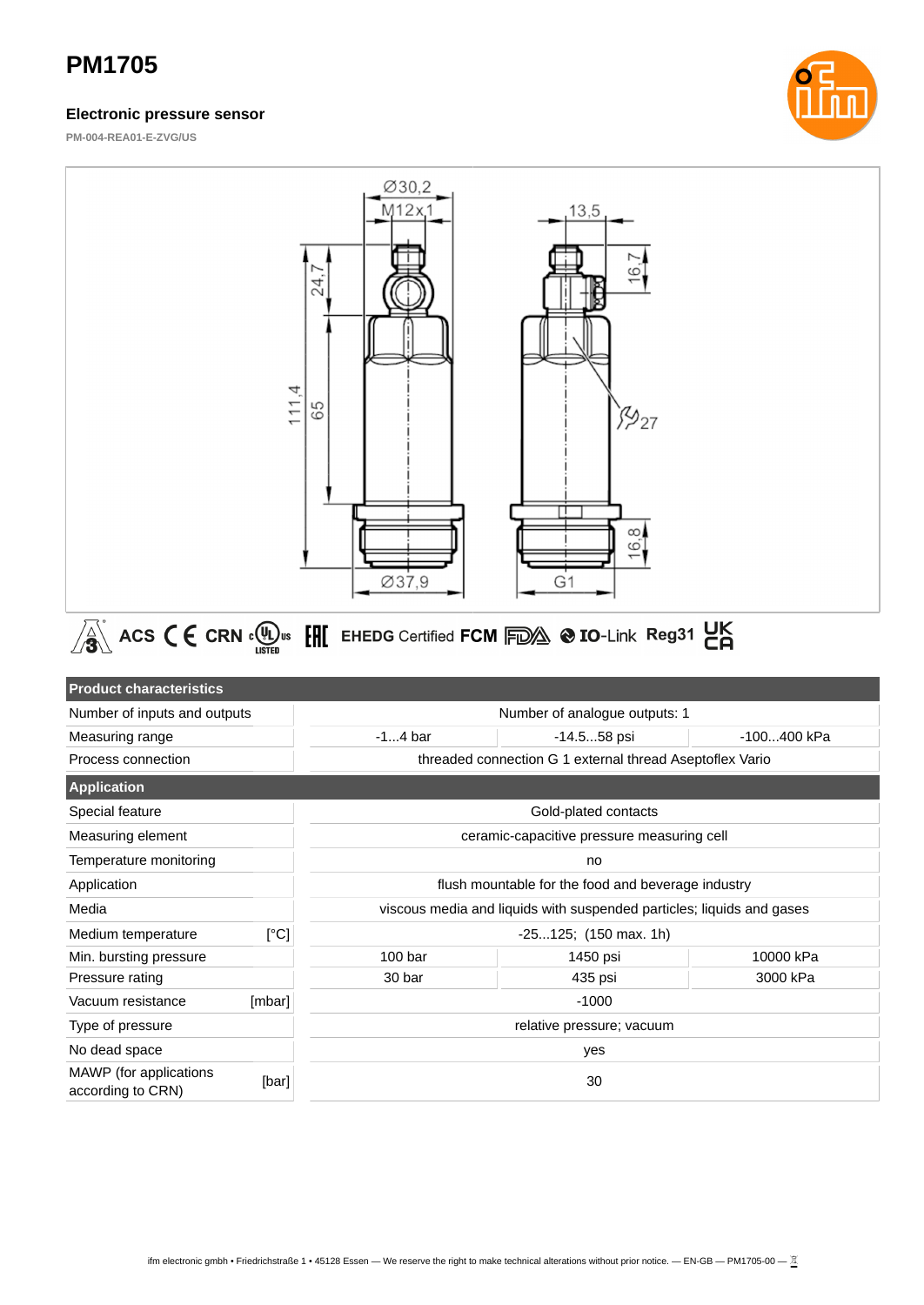### **Electronic pressure sensor**

**PM-004-REA01-E-ZVG/US**



| <b>Electrical data</b>                       |                 |                                                                                                            |               |                    |  |
|----------------------------------------------|-----------------|------------------------------------------------------------------------------------------------------------|---------------|--------------------|--|
| Operating voltage                            | [N]             |                                                                                                            | 1830 DC       |                    |  |
| Min. insulation resistance                   | $[M\Omega]$     | 100; (500 V DC)                                                                                            |               |                    |  |
| Protection class                             |                 | III                                                                                                        |               |                    |  |
| Reverse polarity protection                  |                 | yes                                                                                                        |               |                    |  |
| Integrated watchdog                          |                 | yes                                                                                                        |               |                    |  |
| 2-wire                                       |                 |                                                                                                            |               |                    |  |
| Current consumption                          | [mA]            | 3.521.5                                                                                                    |               |                    |  |
| Power-on delay time                          | [S]             | $\mathbf{1}$                                                                                               |               |                    |  |
| 3-wire                                       |                 |                                                                                                            |               |                    |  |
| Current consumption                          | [mA]            | < 45                                                                                                       |               |                    |  |
| Power-on delay time                          | [S]             | 0.5                                                                                                        |               |                    |  |
| Inputs / outputs                             |                 |                                                                                                            |               |                    |  |
| Number of inputs and outputs                 |                 | Number of analogue outputs: 1                                                                              |               |                    |  |
| <b>Outputs</b>                               |                 |                                                                                                            |               |                    |  |
| Total number of outputs                      |                 | $\overline{2}$                                                                                             |               |                    |  |
| Output signal                                |                 | analogue signal; IO-Link; (configurable)                                                                   |               |                    |  |
| Number of analogue outputs                   |                 | 1                                                                                                          |               |                    |  |
| Analogue current output                      | [mA]            | 420; (scalable)                                                                                            |               |                    |  |
| Max. load                                    | $[\Omega]$      | 700; (Ub = 24 V; (Ub - 9 V) / 21.5 mA)                                                                     |               |                    |  |
| Short-circuit proof                          |                 | yes                                                                                                        |               |                    |  |
| Overload protection                          |                 | yes                                                                                                        |               |                    |  |
| <b>Measuring/setting range</b>               |                 |                                                                                                            |               |                    |  |
| Measuring range                              |                 | $-14$ bar                                                                                                  | -14.558 psi   | -100400 kPa        |  |
| Analogue start point                         |                 | $-13.2$ bar                                                                                                | -14.546.4 psi | -100320 kPa        |  |
| Analogue end point                           |                 | $-0.24$ bar                                                                                                | -2.958 psi    | -20400 kPa         |  |
| In steps of                                  |                 | 0.002 bar                                                                                                  | 0.05 psi      | $0.2$ kPa          |  |
| <b>Factory setting</b>                       |                 | <b>ASP</b>                                                                                                 |               | 0.0 <sub>bar</sub> |  |
|                                              |                 | AEP                                                                                                        |               | 4.0 bar            |  |
| <b>Accuracy / deviations</b>                 |                 |                                                                                                            |               |                    |  |
| Repeatability                                | [% of the span] | $\leq$ ± 0,1; (with temperature fluctuations $\leq$ 10 K; Turn down 1:1)                                   |               |                    |  |
| Characteristics deviation<br>[% of the span] |                 | $\leq$ ± 0,2; (linearity incl. hysteresis and repeatability,<br>limit value setting to DIN EN IEC 62828-1) |               |                    |  |
| Linearity deviation                          |                 |                                                                                                            |               |                    |  |
| [% of the span]                              |                 | $<$ ± 0,15; (Turn down 1:1)                                                                                |               |                    |  |
| Hysteresis deviation                         |                 | $<$ ± 0,15; (Turn down 1:1)                                                                                |               |                    |  |
| [% of the span]                              |                 |                                                                                                            |               |                    |  |
| Long-term stability                          |                 | $\leq \pm 0.1$ ; (Turn down 1:1; per year)                                                                 |               |                    |  |
| [% of the span]                              |                 |                                                                                                            |               |                    |  |
| Temperature coefficient zero                 |                 | $<$ ± 0,05; (070 °C)                                                                                       |               |                    |  |
| point<br>[% of the span $/$ 10 K]            |                 |                                                                                                            |               |                    |  |
| Temperature coefficient span                 |                 |                                                                                                            |               |                    |  |
| [% of the span $/$ 10 K]                     |                 | $<$ ± 0,15; (070 °C)                                                                                       |               |                    |  |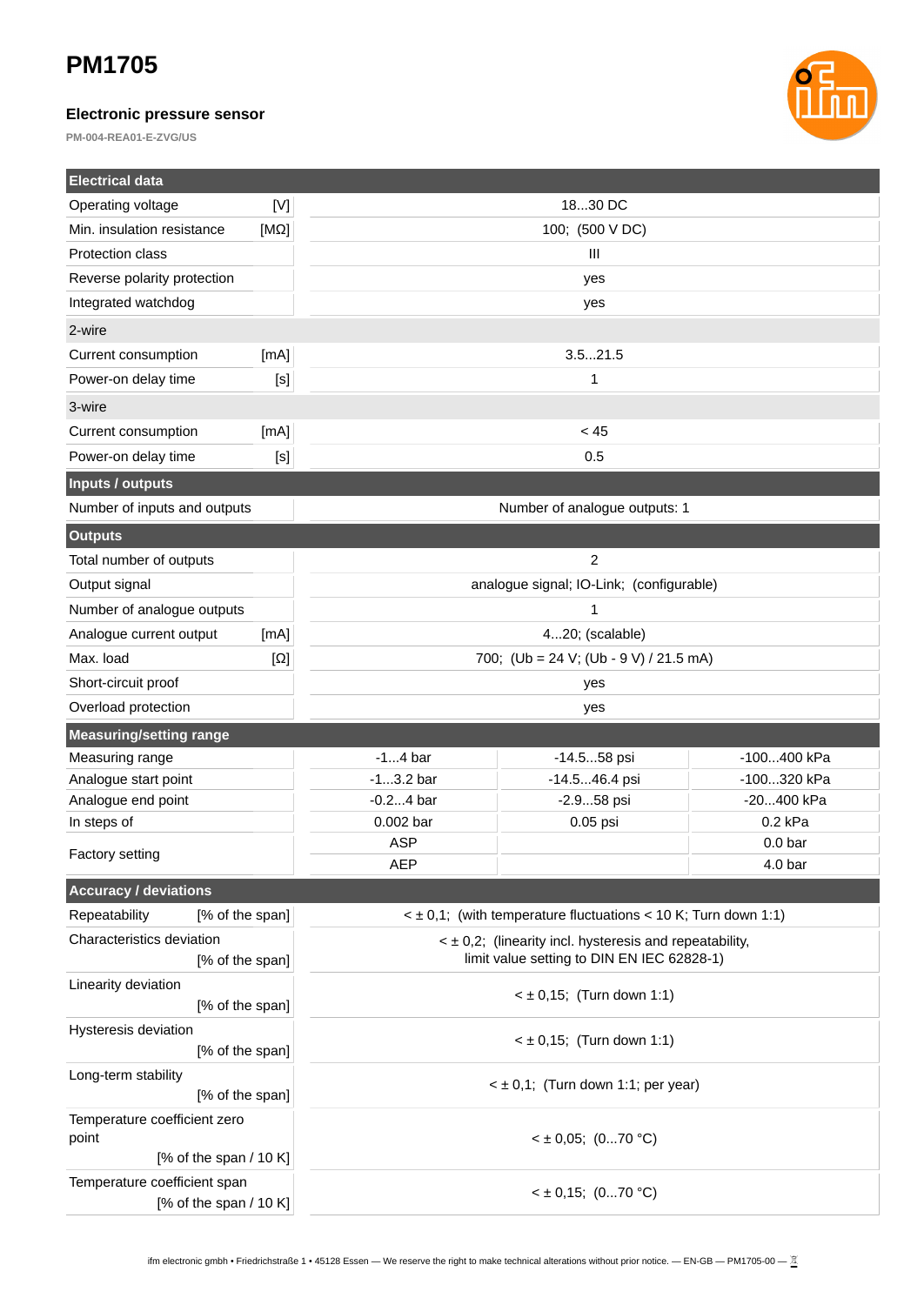### **Electronic pressure sensor**

**PM-004-REA01-E-ZVG/US**



| <b>Response times</b>                  |                                      |                                                                                                             |                  |  |  |
|----------------------------------------|--------------------------------------|-------------------------------------------------------------------------------------------------------------|------------------|--|--|
| Damping for the analogue<br>output dAA | [s]                                  | 04                                                                                                          |                  |  |  |
| 2-wire                                 |                                      |                                                                                                             |                  |  |  |
| Step response time analogue<br>output  | [ms]                                 | 30                                                                                                          |                  |  |  |
| 3-wire                                 |                                      |                                                                                                             |                  |  |  |
| Step response time analogue<br>output  | [ms]                                 | $\overline{7}$                                                                                              |                  |  |  |
| Interfaces                             |                                      |                                                                                                             |                  |  |  |
| Communication interface                |                                      | IO-Link                                                                                                     |                  |  |  |
| Transmission type                      |                                      | COM2 (38,4 kBaud)                                                                                           |                  |  |  |
| IO-Link revision                       |                                      | 1.1                                                                                                         |                  |  |  |
| Profiles                               |                                      | Digital Measuring Sensor (0x000A), Identification and Diagnosis (0x4000)                                    |                  |  |  |
| SIO mode                               |                                      | no                                                                                                          |                  |  |  |
| Required master port type              |                                      | Α                                                                                                           |                  |  |  |
| Process data analogue                  |                                      | 3                                                                                                           |                  |  |  |
| Min. process cycle time                | [ms]                                 | 3.2                                                                                                         |                  |  |  |
| <b>Supported DeviceIDs</b>             |                                      | Type of operation                                                                                           | DeviceID         |  |  |
|                                        |                                      | Default                                                                                                     | 664              |  |  |
| <b>Operating conditions</b>            |                                      |                                                                                                             |                  |  |  |
| Ambient temperature                    | [°C]                                 | $-2580$                                                                                                     |                  |  |  |
| Storage temperature                    | [°C]                                 | $-40100$                                                                                                    |                  |  |  |
| IP 67; IP 68; IP 69K<br>Protection     |                                      |                                                                                                             |                  |  |  |
| <b>Tests / approvals</b>               |                                      |                                                                                                             |                  |  |  |
| <b>EMC</b>                             |                                      | DIN EN 61000-6-2<br>DIN EN 61000-6-3                                                                        |                  |  |  |
| Shock resistance                       |                                      | DIN EN 60068-2-27                                                                                           | 50 g (11 ms)     |  |  |
| Vibration resistance                   |                                      | DIN EN 60068-2-6                                                                                            | 20 g (102000 Hz) |  |  |
| <b>MTTF</b>                            | [years]                              | 323                                                                                                         |                  |  |  |
| Note on approval                       |                                      | factory certificate available as download at www.factory-certificate.ifm                                    |                  |  |  |
| UL approval                            |                                      | UL Approval no.                                                                                             | J021             |  |  |
| Mechanical data                        |                                      |                                                                                                             |                  |  |  |
| Weight                                 | [g]                                  | 306.65                                                                                                      |                  |  |  |
| <b>Materials</b>                       | stainless steel (1.4404 / 316L); PBT |                                                                                                             |                  |  |  |
| Materials (wetted parts)               |                                      | ceramics (99.9 % Al2O3); stainless steel (1.4435 /<br>316L); surface characteristics: Ra < 0,4 / Rz 4; PTFE |                  |  |  |
| Min. pressure cycles                   |                                      | 100 million                                                                                                 |                  |  |  |
| <b>Tightening torque</b>               | [Nm]                                 | 35                                                                                                          |                  |  |  |
| Process connection                     |                                      | threaded connection G 1 external thread Aseptoflex Vario                                                    |                  |  |  |
| <b>Remarks</b>                         |                                      |                                                                                                             |                  |  |  |
| Pack quantity                          |                                      | 1 pcs.                                                                                                      |                  |  |  |
| <b>Electrical connection</b>           |                                      |                                                                                                             |                  |  |  |

Connector: 1 x M12; Contacts: gold-plated